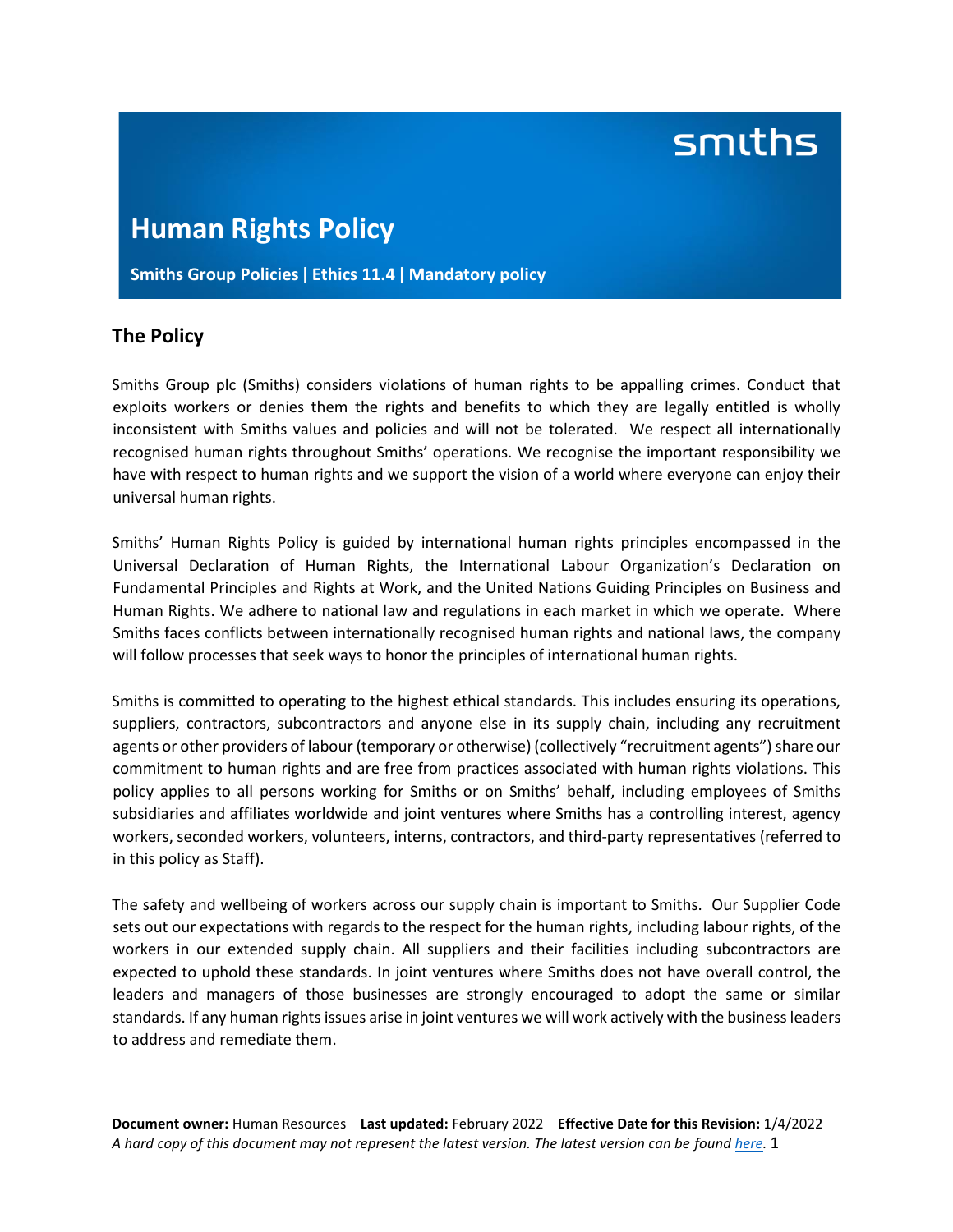Smiths' Staff must report any actual or potential breach of the policy whether that breach is by Smiths or by a third party. The report should be made either to their line manager, to HR, or through Smiths Speak Out hotline at: [Speakout@smiths.com.](mailto:Speakout@smiths.com) Smiths Speak Out hotline is available to all Smiths business partners including suppliers, distributors agents and all other business partners(whether or not a member of Smiths Staff) as set out in our Supplier Code. Smiths also operate an effective grievance procedure to ensure that Staff can submit a grievance without suffering any prejudice or retaliation of any kind. The policy can be accessed on the Group policy page and the Ethics & Compliance page of the Smiths Group intranet.

Due to the nature of our business we are focusing our efforts on human rights related to labour conditions, as described below. Smiths does, however, recognise that other human rights may become greater priorities over time and we will regularly review our focus areas through ongoing human rights due diligence.

This policy encompasses the following practices that protect Human Rights of Staff:

- 1. Elimination of Forced/Involuntary Labour
- 2. Elimination of Child Labour
- 3. Humane treatment in the workplace
- 4. Workplace equality / elimination of bias
- 5. Right to a living wage
- 6. Right to reasonable working hours and vacation
- 7. Freedom of Association
- 8. Safe and healthy workplace
- 9. Safe and healthy accommodation, if accommodation is provided for employees

### **1. Elimination of Forced or Involuntary Labour**

Staff shall not be subject to any form of forced or compulsory labour or bonded or involuntary prison labour. They shall have the freedom to terminate their employment at any time without penalty on no more than the notice specified in their employment contract or - if not specified in their employment contract on reasonable notice. Under no circumstances will wage deductions of any kind be used to force Staff to continue to work for Smiths. No member of Smiths' Staff shall be made to work as a disciplinary measure and under no circumstances will Staff who are migrant workers be threatened with denunciation to the authorities to coerce them into taking up or maintaining employment at Smiths.

**1.a. Contracts of Employment:** Staff shall be given clear and transparent written terms and conditions of employment, which include wages, any legally permissible deductions, working hours, time off, and other working conditions. The key terms and conditions of employment shall always be agreed before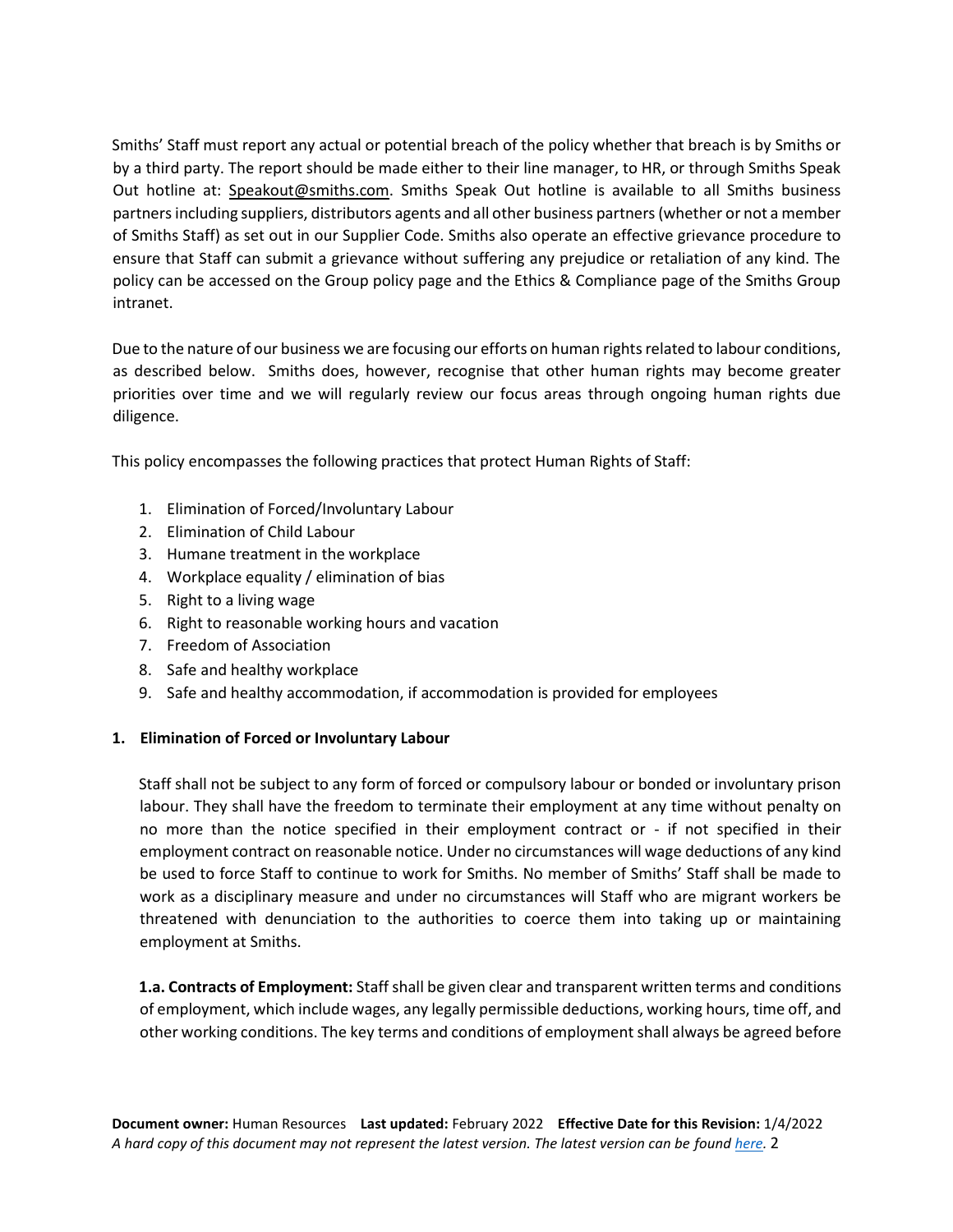that member of Staff starts work at Smiths. Contracts must always be in a language that the member of Staff understands and include a contract termination clause.

**1.b. Recruitment Fees and Deposits:** Under no circumstances shall Staff be charged any fee or other costs in relation to their recruitment to work at Smiths, whether directly or indirectly. Any recruitment fees shall be paid by Smiths. Also, Staff shall not be required at any time to lodge deposits or security payments with Smiths or with any Smiths recruiting agency. Smiths shall add appropriate restrictions to its contracts with recruiting agencies (at the time of review or renewal thereof) and take other actions as needed to prevent violations of this provision.

**1.c. Loans and Advances:** Occasionally, and in limited circumstances, Smiths at its absolute discretion may make loans to employees (for example, to pay for season travel tickets). Under no circumstances shall Staff be forced to work to pay off a debt owed to Smiths or to any agency from whom Smiths sources labour.

**1.d. Custody of Personal Documents:** Smiths strictly prohibits the confiscation or withholding of passports or other personal identity or travel documents belonging to Staff. Under no circumstances will the retention of personal identity documents be used to force a member of Staff to continue working directly or indirectly for Smiths. It is only permissible for Smiths, or for a Smiths' subcontractor of labour, to take custody of a member of Staff's identity documents if it is at the member of Staff's request (for example, for the purposes of safe keeping) or to take a copy for administrative purposes, provided always that those documents will be returned immediately to that member of Staff upon their request.

**1.e. Freedom of Movement:** the movement of Staff shall not be unreasonably restricted. Staff shall not be physically restricted or confined to the workspace or to accommodation provided by Smiths or by any of its subcontractors, nor shall any coercive measures be used to restrict any member of Staff's freedom of movement. For the avoidance of doubt, any restriction on movement applied for reasons of safety (for example, in circumstances where an employee is working in a war zone) shall not violate this policy.

- 2. **Elimination of Child Labour:** Smiths will not employ anyone below the age of 16. Smiths requires its subcontractors not to use staff below the age of 16 on Smiths' related work. If a Smiths business, or the law of any country in which that person is to be employed, has established an age limit above the age of 16 then that limit will apply. Smiths will take reasonable steps to satisfy itself of the member of Staff's age before that person starts work at Smiths. When persons under the age of 18 are employed, they must not do work that is mentally, physically, socially or morally dangerous or harmful or interferes with their schooling by depriving them of the opportunity to attend school.
- 3. **Humane Treatment in the workplace:** Smiths and any recruitment agency working on behalf of Smiths (in circumstances where Staff is employed by the recruitment agency) shall treat all employees and members of Staff with dignity and respect. Smiths' workplace shall at all times be free of any form of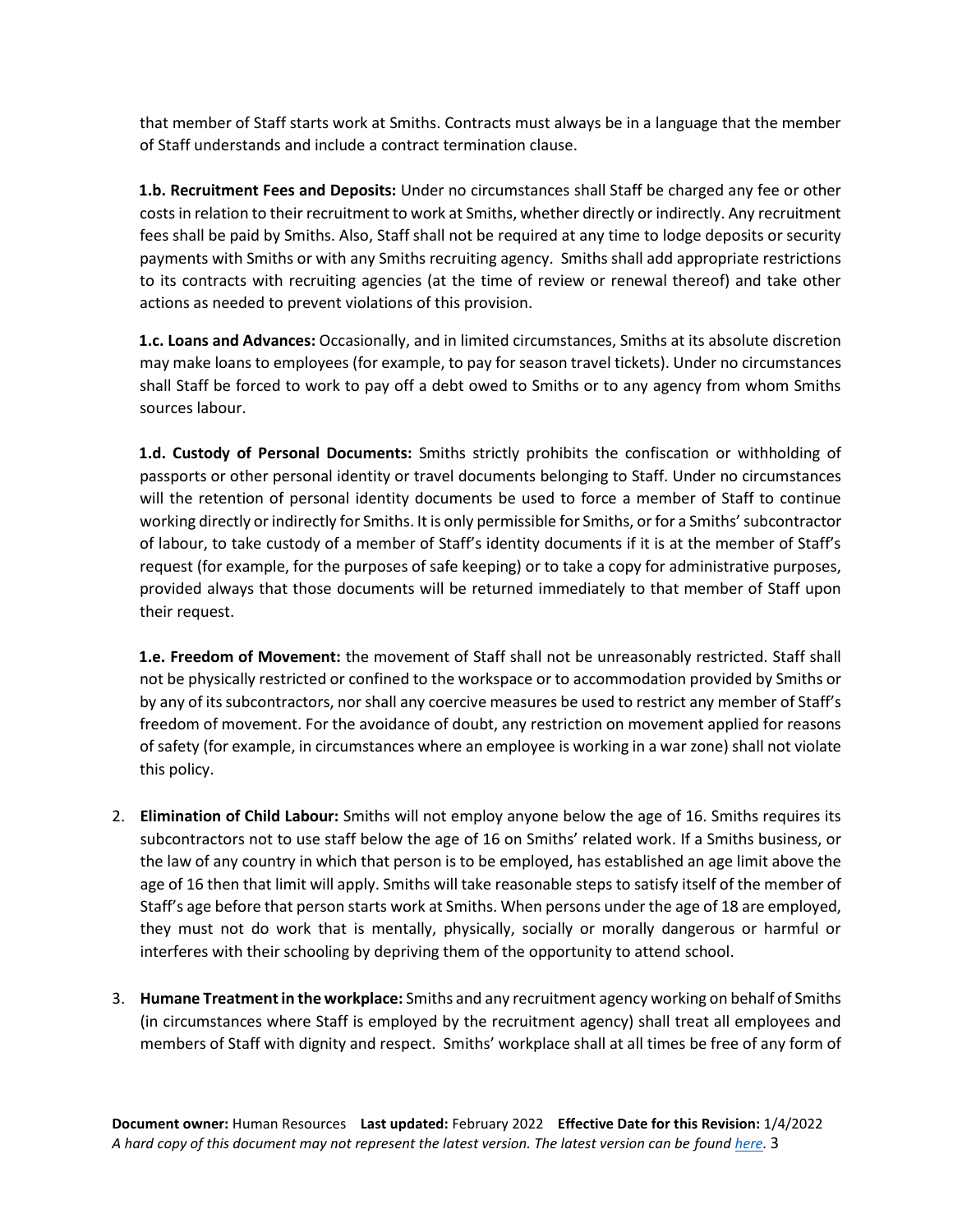harsh or inhumane treatment. Neither Smiths nor its recruitment agents (in circumstances where Staff are employed by a recruitment agent) shall practice any inhumane disciplinary measure, including corporal punishment, mental or physical coercion, harassment, intimidation or verbal abuse of Staff. Nor shall they apply sanctions that result in compulsory labour. The use or threat of physical violence, harassment and intimidation against a member of Staff or his or her family or close associate, is strictly prohibited and Smiths shall ensure that no disciplinary procedure is undertaken except in an appropriate manner, in accordance with the law, and for legitimate business reasons.

- 4. **Workplace Equality / elimination of bias:** Staff will be treated fairly and equally, without discrimination or bias based on nationality or legal status (this also applies to anyone involved in the recruitment process). Smiths shall not engage in or support, and shall take such steps as reasonably needed to prevent recruitment agencies from engaging in, any discriminatory or biased practices in recruitment, remuneration, access to training, promotion, termination or retirement based on gender (including gender reassignment), marital status, family status, religious belief, disability, age, racial grounds (race, color, nationality or ethnic origin, including membership of the traveler community), genetic information, veteran status, pregnancy, sexual orientation, dependents, disease, education, social class, trade union participation and/or political views or any other characteristics protected by applicable law. In particular, attention is paid to the rights of workers most vulnerable to discrimination. Country nationals will not be treated more favorably than migrant workers (including, in relation to compensation, benefits and accommodation).
- 5. **Right to a living wage:** All members of Staff will be paid at least the minimum wage required by applicable laws and shall receive legally mandated benefits. Wages shall be paid directly to their bank accounts without deductions (other than deductions required by law), for example, deductions for income tax, or deductions made with the prior agreement of the parties that are not unusual or unreasonable. Wages shall be paid at regular intervals in accordance with that person's terms of employment. Neither Smiths nor any agency through whom Smiths sources labour will seek control of Staff's earnings or their bank accounts. Under no circumstances shall wages be deducted as a disciplinary measure.
- 6. **Right to reasonable working hours and vacation:** Smiths shall comply with applicable laws on working hours and holiday entitlements. Except where applicable laws require or permit otherwise, the Company would expect standard working hours not to exceed 48 hours per week and overtime hours not to exceed 12 hours per week. Likewise, Smiths will observe all periods of rest mandated by applicable law, or the policies of Smiths.
- 7. **Freedom of Association:** Smiths respects Staff rights to freedom of association and shall comply with applicable laws governing the rights of workers to freely associate, to form trade unions or other labour organisations, and/or to collectively petition Smiths with regard to terms of employment and working conditions. Smiths will not discipline or retaliate against any Staff member seeking to exercise his or her rights to freedom of association including membership in any trade union or labour organisation or participation in any other legally protected activities. Smiths will not seek to control,